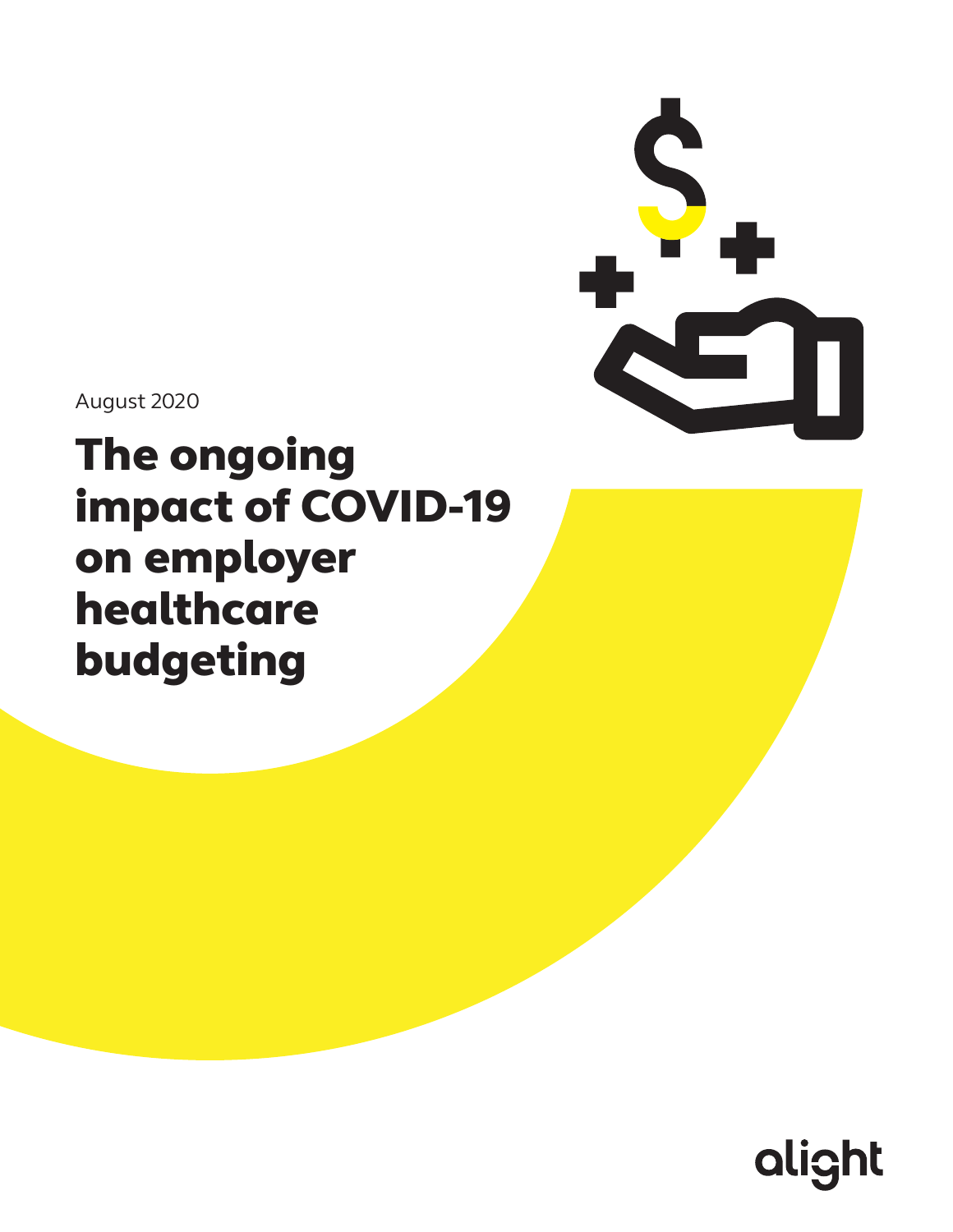# Executive summary

Three months ago, we looked at data to get an idea of the potential cost trajectories COVID-19 could create for future healthcare budgets. At the time, we questioned how long the pandemic would last, how severely it would hit and what the aftereffects would be. Now that we have seen things unfold, the situation remains powerfully obtrusive as surging coronavirus cases force states to reinstate shutdowns and shift timelines for reopening businesses and institutions.

The initial decrease in people avoiding preventative care and treatments out of fear was a cost that had to be made up immediately — something that did not and will continue to not happen as more reopenings are halted or even reversed.



After monopolizing the lives of millions for over six months, COVID-19 continues to alter the extent to which Americans are able to receive the care they need, has impacted their ability to access and pay for prescriptions and will drive patients into more expensive care settings as care becomes available.

These realities will significantly impact 2021 budgets and the savings from 2020 will not be enough to offset these upcoming cost increases. For 2021 and 2022, the healthcare trend will likely reset at a higher level with higher slope for the foreseeable future. Employers must consider strategies to directly address impacts on healthcare cost and access to care to mitigate long-term effects of the pandemic.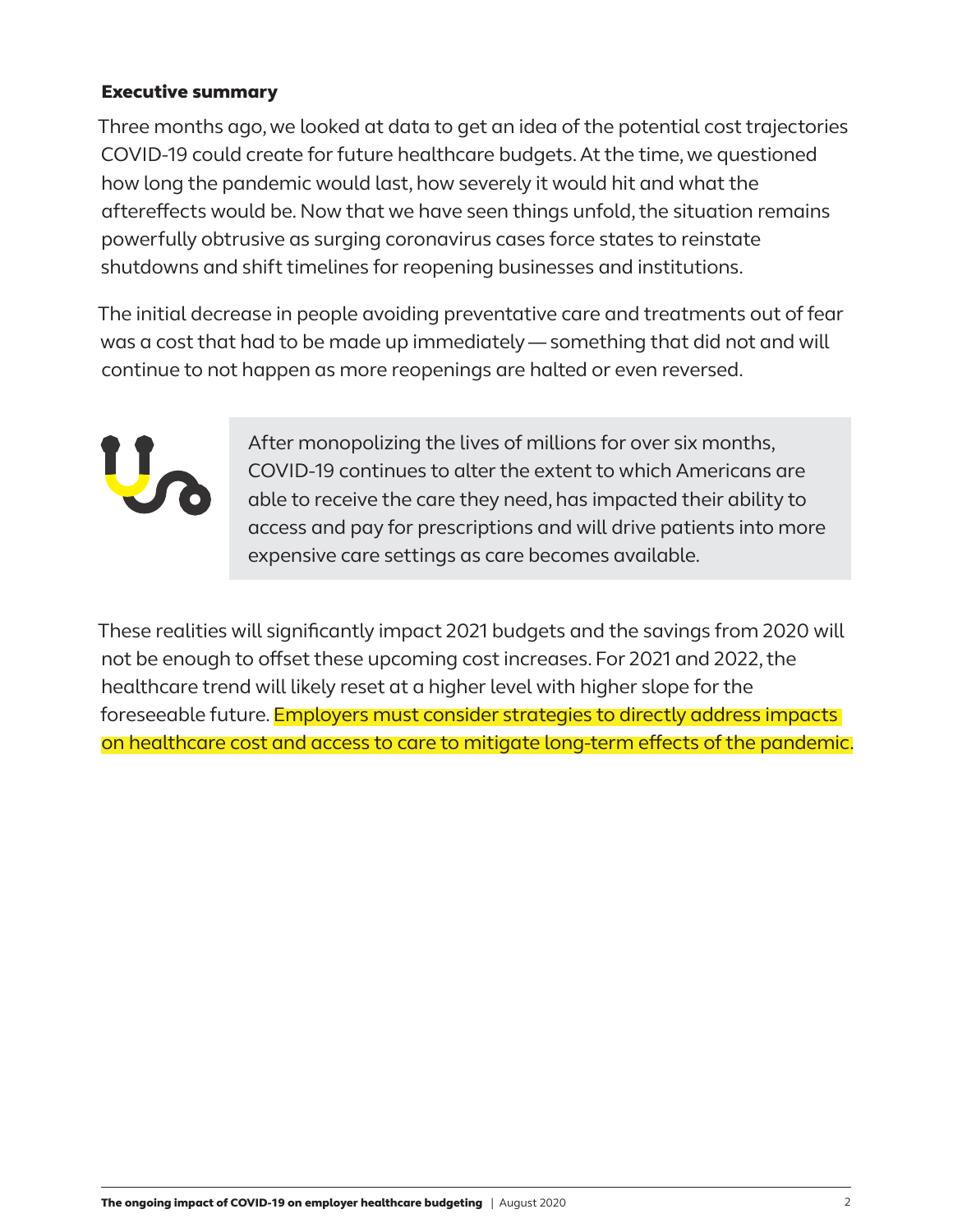# Original expectations for 2020

In fall 2019, a variety of healthcare analysts projected cost increases in 2020 to once again exceed the rate of inflation. According to a National Business Group on Health (NBGH) survey, large employers expected an approximate 5% increase in healthcare costs for 2020.<sup>1</sup> Large employers also expected a 5% increase in 2019, yet the actual percentage landed around 3.8%.<sup>2</sup> That same survey projected that the average healthcare cost per employee would reach a staggering \$15,375 in 2020. The Society for Human Resources Management (SHRM) echoed these sentiments in portraying projections from the major healthcare actuarial and consulting groups across those entities, costs were expected to rise between 3.9% and 6.5%.3

# How COVID-19 has altered the 2020 healthcare landscape

By late March 2020, many American businesses and institutions had largely shut their doors. Procedures and surgeries deemed as nonessential were generally stopped overnight to focus on preserving hospital space and supplies to treat virus patients, and major organizations, like the American Dental Association and the Centers for Medicare and Medicaid Services (CMS), closed or limited accessibility to their offices for all but the most urgent needs to help slow the spread of the virus.4

With massive furloughs in the healthcare industry, fear of exposure and thousands of treatment cancellations, Americans have received substantially less care in the second quarter anyone could have ever imagined. Milliman projected that in the first half of 2020, the country would see an unprecedented \$140B to \$375B decrease in care costs — even including the costs of COVID-19 treatment. Data revealed that not only were those numbers shockingly high, but they would be surpassed.

The closures of these healthcare services and businesses during the pandemic have already had a substantial impact on the economy. Current projections — along with the uncertainty of how long the economy will remain closed — only indicate that it will continue to get worse.



The single biggest source of the GDP decline in Q2 came from healthcare, which decreased by an annualized \$595B. 5

- **1** [https://www.businessgrouphealth.org/who-we-are/newsroom/](https://www.businessgrouphealth.org/who-we-are/newsroom/press-releases/large-employers-double-down-on-efforts-to-stem-rising-us) [press-releases/large-employers-double-down-on-efforts-to](https://www.businessgrouphealth.org/who-we-are/newsroom/press-releases/large-employers-double-down-on-efforts-to-stem-rising-us)[stem-rising-us](https://www.businessgrouphealth.org/who-we-are/newsroom/press-releases/large-employers-double-down-on-efforts-to-stem-rising-us)
- **2** [http://assets.milliman.com/ektron/2019-milliman-medical-index.](http://assets.milliman.com/ektron/2019-milliman-medical-index.pdf) [pdf](http://assets.milliman.com/ektron/2019-milliman-medical-index.pdf)
- **3** [https://www.shrm.org/resourcesandtools/hr-topics/benefits/](https://www.shrm.org/resourcesandtools/hr-topics/benefits/pages/average-family-premiums-top-$20,000.aspx) [pages/average-family-premiums-top-\\$20,000.aspx](https://www.shrm.org/resourcesandtools/hr-topics/benefits/pages/average-family-premiums-top-$20,000.aspx)
- **4** [https://www.cms.gov/files/document/cms-non-emergent](https://www.cms.gov/files/document/cms-non-emergent-elective-medical-recommendations.pdf)[elective-medical-recommendations.pdf](https://www.cms.gov/files/document/cms-non-emergent-elective-medical-recommendations.pdf)
- **5** [https://www.bea.gov/news/2020/](https://www.bea.gov/news/2020/gross-domestic-product-2nd-quarter-2020-advance-estimate-and-annual-update) [gross-domestic-product-2nd-quarter-2020-advance-estimate](https://www.bea.gov/news/2020/gross-domestic-product-2nd-quarter-2020-advance-estimate-and-annual-update)[and-annual-update](https://www.bea.gov/news/2020/gross-domestic-product-2nd-quarter-2020-advance-estimate-and-annual-update)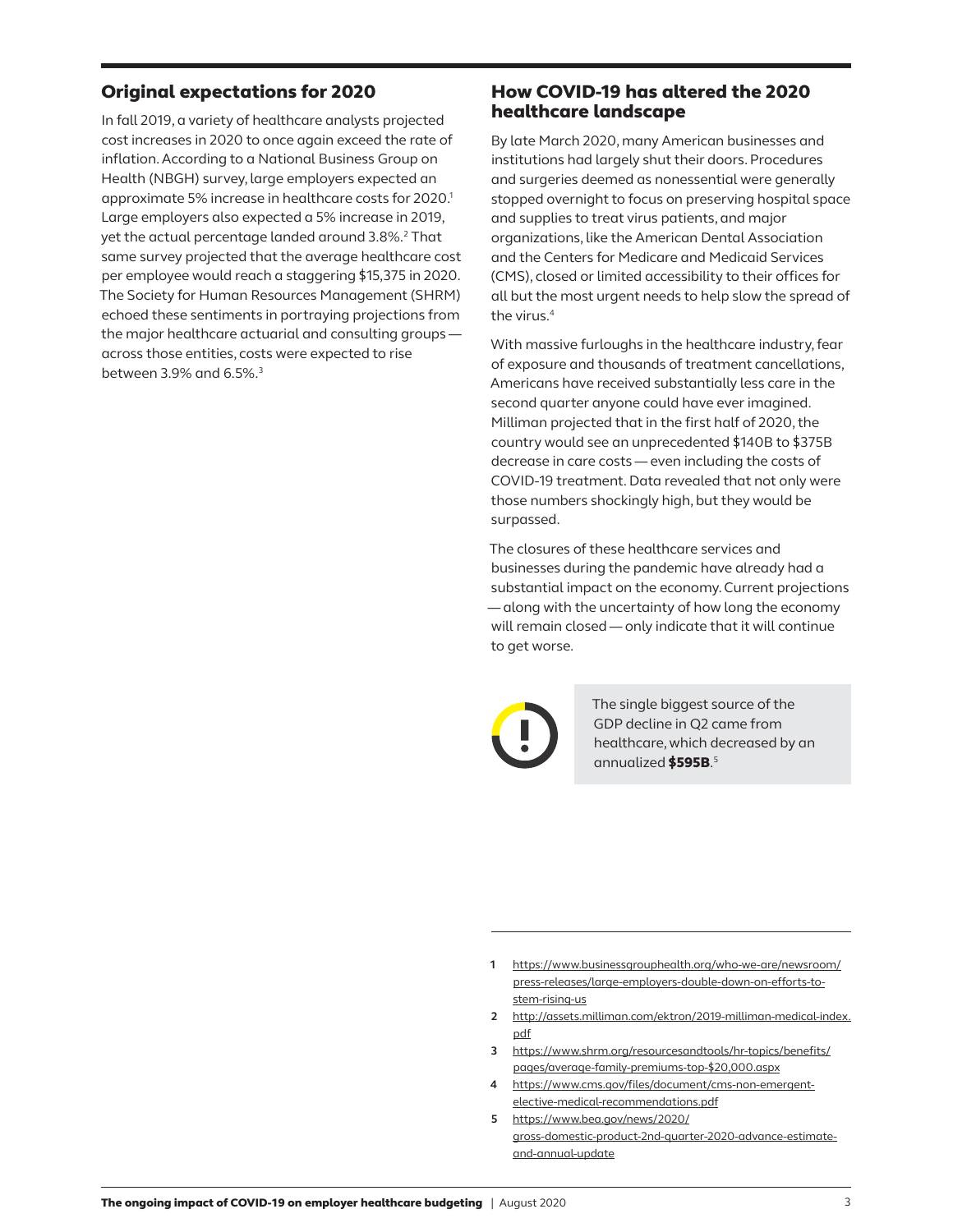# Four reasons employers should be concerned about these immediate changes to healthcare costs

Elective and voluntary procedures continue to slow, in some cases simply delaying care to a later date without cost. Though maybe not an immediate cost concern now, these four categories will have correspondingly higher costs in the months and years ahead.

#### 1. **Post COVID-19 treatment will be more expensive.**

The pandemic has delayed countless procedures and office visits. When healthcare providers reopen, this surge in demand will hit the system quickly and inefficiently. For simple procedures, surgery centers, endoscopy centers and imaging centers are the most cost-effective options for getting treatment, and in many cases, the highest quality. Unfortunately, these cost-efficient, high quality care settings will also be the first ones to be filled, leaving care to be delivered in hospital settings where costs are substantially higher. Alight maintains a dataset of provider data representing 10 billion claims across 100 million patients. This data indicates that many **procedures double to quadruple in cost as they transition from boutique facilities to the largest hospital facilities**. As the pandemic winds down, these inefficiencies will send substantially more care to those treatment locations where cost is the highest.

## 2. **Access to prescriptions that impact chronic care have been diminished.**

Alight Navigation interactions indicate that many individuals on long-term maintenance medications only have access to 30-day supplies. Many of those individuals are at heightened risk for COVID-19 due to pre-existing conditions and are less comfortable venturing out of their homes to get prescriptions refills or medication; **nearly one-third of Americans surveyed have avoided care in general out of fear.**6 For patients who simply delay their refills, the costs can be staggering. Non-adhering diabetics cost an extra \$5,000 per year. Individuals who forego mental health medications cost an extra \$10,000-\$15,000. Those with osteoporosis see net additional costs of more like \$30,000.7 With each week the stay-at-home order gets extended in hard-hit regions, future costs will start to accrue for employers.

3. **Delayed musculoskeletal (MSK) treatments for elective procedures risks increased opioid use.** Every single day, people across the country are scheduled for non-critical medical procedures ranging anywhere from dermatology care to knee surgery. Alight's provider data showed the most common category of those procedures were for MSK challenges; patient conversations revealed that individuals with chronic pain were among the more frustrated by the delays in their scheduled procedures. Under normal circumstances, these patients would be getting active physical therapy and/or scheduling procedures when needed. Data from Alight's Health Pro® conversations found that these individuals are increasingly turning to their providers and asking for pain medications. As an estimated \$78.5 billion cost to the U.S. each year, employers have invested their own dollars to stop this crisis and limit prescription opioid addictions and misuse.<sup>8</sup> Conservative estimates suggest that opioid addiction costs \$14,000 in direct claims costs per patient per year.<sup>9</sup> The sudden disruption in providing physical therapy treatments or nonprescription pain relief to patients will impact the progress made and further increase future healthcare costs post-COVID.

## 4. **Delayed preventive care creates risks for more serious conditions later.**

Employers have invested in onsite biometric screenings and wellness programs that reward participants for taking better care of themselves.10 While the direct return on investment for these programs remains somewhat unknown due to uncertainties that come with each patient or treatment method, cancer screenings have continued to increase and are generally recommended by providers.10 With the most treatable cancers (notably breast cancer and colon cancer), early detection is by far the best strategy to avoiding serious complications. These tests have almost universally halted during the pandemic. Research shows that **delayed screenings of 6 to 12 months result in substantially more serious diagnoses that are harder to treat and more expensive**.

- **7** <https://www.ncbi.nlm.nih.gov/pmc/articles/PMC5780689/>
- **8** <https://www.cdc.gov>
- **9** <https://www.jmcp.org/doi/10.18553/jmcp.2017.16265>
- **10** [https://alight.com/research-insights/](https://alight.com/research-insights/state-of-employee-wellbeing-2019) [state-of-employee-wellbeing-2019](https://alight.com/research-insights/state-of-employee-wellbeing-2019)

**<sup>6</sup>** [https://www.modernhealthcare.com/patient-care/nearly-third](https://www.modernhealthcare.com/patient-care/nearly-third-americans-have-put-healthcare-during-covid-19)[americans-have-put-healthcare-during-covid-19](https://www.modernhealthcare.com/patient-care/nearly-third-americans-have-put-healthcare-during-covid-19)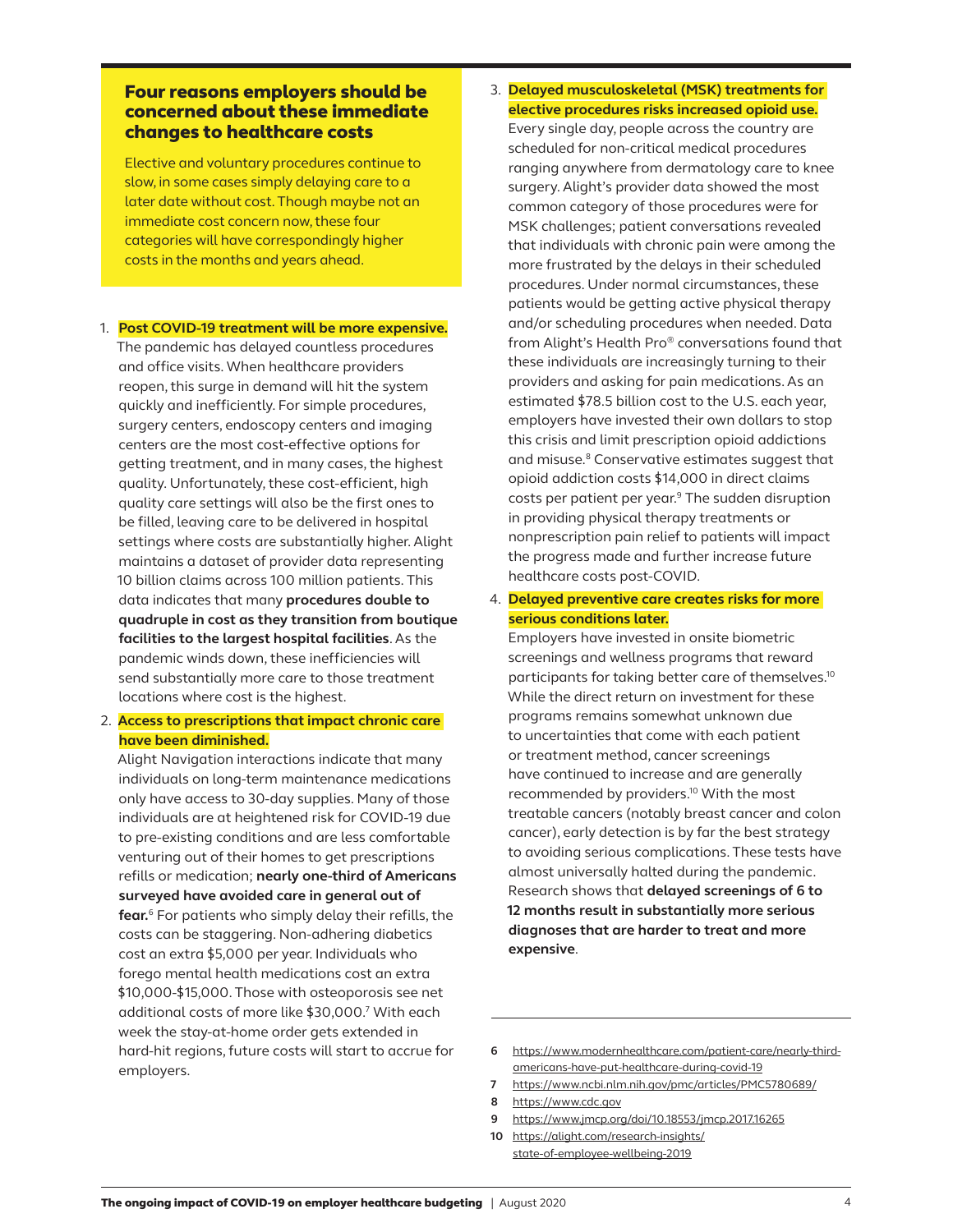## Predicted healthcare cost impact model

Historic lows in healthcare costs in Q1 and Q2 are now a reality as the latest GDP data shows healthcare spending decreased by an annualized \$595B in Q2.11 This cost trend is only expected to get worse as states attempt to reopen and are forced to shut down again, playing out the worst-case scenario cost projection model. These unprecedented disruptions will cause temporary decreases in healthcare costs, but expanded future costs are likely to be larger than the initial decrease currently being realized.

When we looked at the data three months ago, we identified three different cost projection models that were possible for COVID-19-induced healthcare spend trends. At the time, there were many unknowns: the length of shutdowns, the severity of the pandemic and the long-term consequences. Six months in, we can clearly see how things have developed and how healthcare cost trends have followed suit of the worstcase scenario projection.

The chart featured here predicts a high cost trend and new slope. While elective procedures have decreased, the pandemic costs will offset majority of this dip. Patients will manage their care poorly during the pandemic, leading to delayed care/treatment that will cause a larger surge, and limited access to cost effective care will cause alternative options to be more expensive.



**Based on the level of disruption that has already occurred (and is likely to continue as re-openings occur and potentially retract), this scenario is the new base case against which planning and budgeting should be considered.**

**Subsequent bulge is larger than dip and new normal trend is set**



**Learn how to directly address the long-term effects of COVID-19 on your benefits with the**  "[5 Strategies to get ahead of healthcare](https://go.alight.com/get-ahead-of-healthcare-cost-increases.html?utm_source=whitepaper&utm_medium=pdf&utm_campaign=cost_containment)   [cost increases"](https://go.alight.com/get-ahead-of-healthcare-cost-increases.html?utm_source=whitepaper&utm_medium=pdf&utm_campaign=cost_containment) →

**<sup>11</sup>** [https://www.bea.gov/news/2020/](https://www.bea.gov/news/2020/gross-domestic-product-2nd-quarter-2020-advance-estimate-and-annual-update)

[gross-domestic-product-2nd-quarter-2020-advance-estimate](https://www.bea.gov/news/2020/gross-domestic-product-2nd-quarter-2020-advance-estimate-and-annual-update)[and-annual-update](https://www.bea.gov/news/2020/gross-domestic-product-2nd-quarter-2020-advance-estimate-and-annual-update)